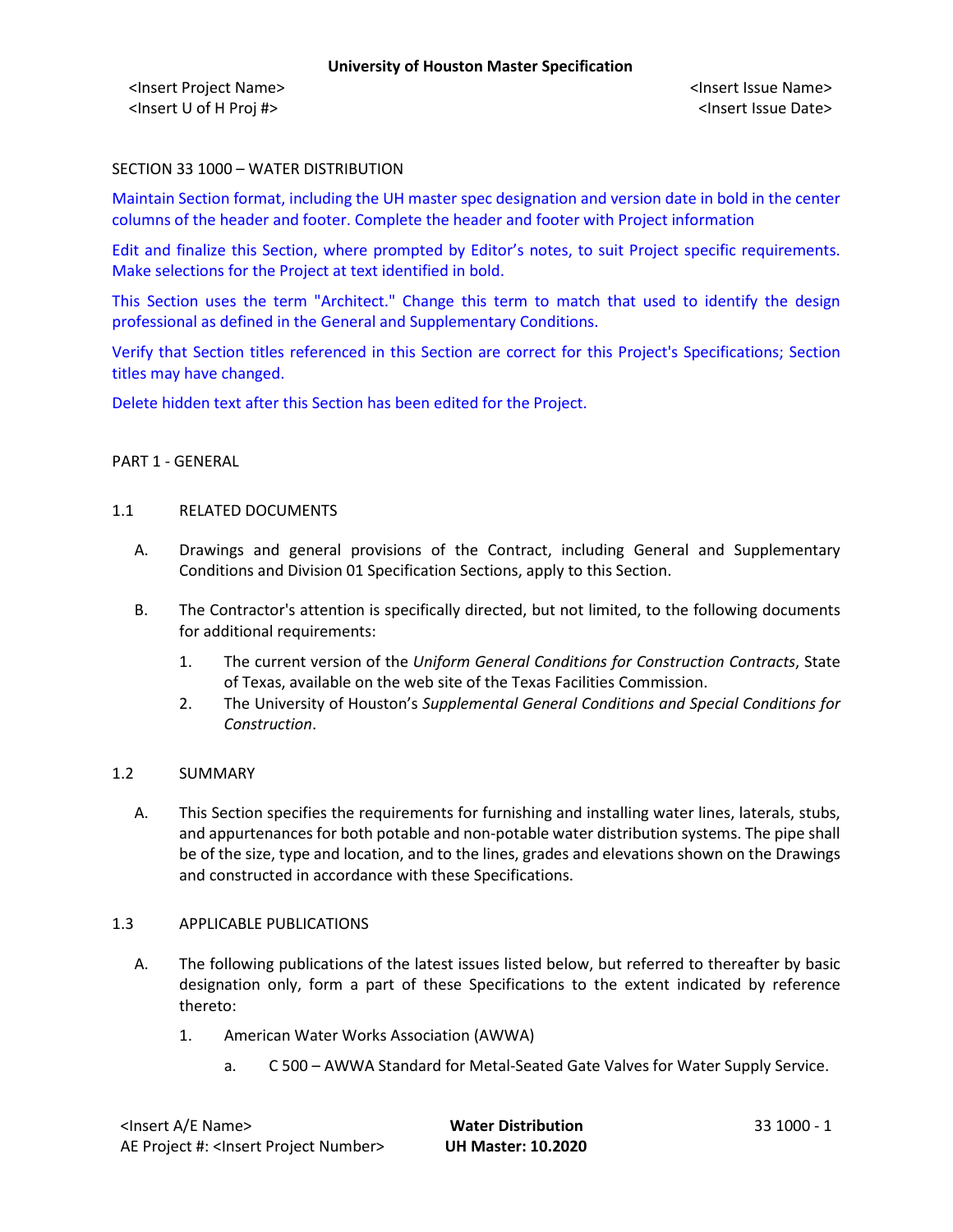## **University of Houston Master Specification**

<Insert Project Name> <Insert Issue Name> <Insert U of H Proj #> <Insert Issue Date>

- b. C 900 AWWA Standard for Polyvinyl Chloride (PVC) Pressure Pipe and Fabricated Fittings, 4 inches through 12 inches, for Water Transmission and Distribution.
- c. C 151 AWWA Standard for Ductile Iron Pipe, Centrifugally Cast, for Water
- d. C 110 AWWA Standard for Ductile-Iron and Gray-Iron Fittings.
- e. C 105 AWWA Standard for Polyethylene Encasement for Ductile-Iron Pipe Systems.
- f. C 104 AWWA Standard for Cement-Mortar Lining for Ductile-Iron Pipe and Fittings
- g. C 701-70 AWWA Standard for Cold-Water Meters-Turbine Type, for Customer Service
- 2. American Society for Testing and Materials Standards (ASTM).
	- a. ASTM F 645 Standard Guide for Selection, Design, and Installation of Thermoplastic Water-Pressure Piping Systems
- 3. National Fire Protection Association (NFPA)
	- a. NFPA 24 Standard for the Installation of Private Fire Service Mains and Their Appurtenances
	- b. NFPA 70 National Electric Code
- 4. National Sanitation Foundation International (NSF)
	- a. NSF 14 Plastics Piping System Components and Related Materials
	- b. NSF 61 Drinking Water System Components Health Effects

### 1.4 PROJECT/SITE CONDITIONS

- A. Interruption of Existing Water-Distribution Service: Do not interrupt service to facilities occupied by Owner or others unless permitted under the following conditions and then only after arranging to provide temporary water-distribution service according to requirements indicated:
	- 1. Follow the University of Houston's Plant Operations Planned and Emergency Utility Outage Guidelines. See "COORDINATION" Article in this Section.
- B. Do not proceed with interruption of water-distribution service without prior approval and coordination with local municipal water supplier.

### 1.5 SUBMITTALS

- A. Product Data: For each type of product indicated.
- B. Shop Drawings: Detail precast concrete vault assemblies and indicate dimensions, method of field assembly, and components.
- C. Coordination Drawings: For piping and specialties including relation to other services in same area, drawn to scale. Show piping and specialty sizes and valves, meter and specialty locations, tracer wire test stations, and elevations.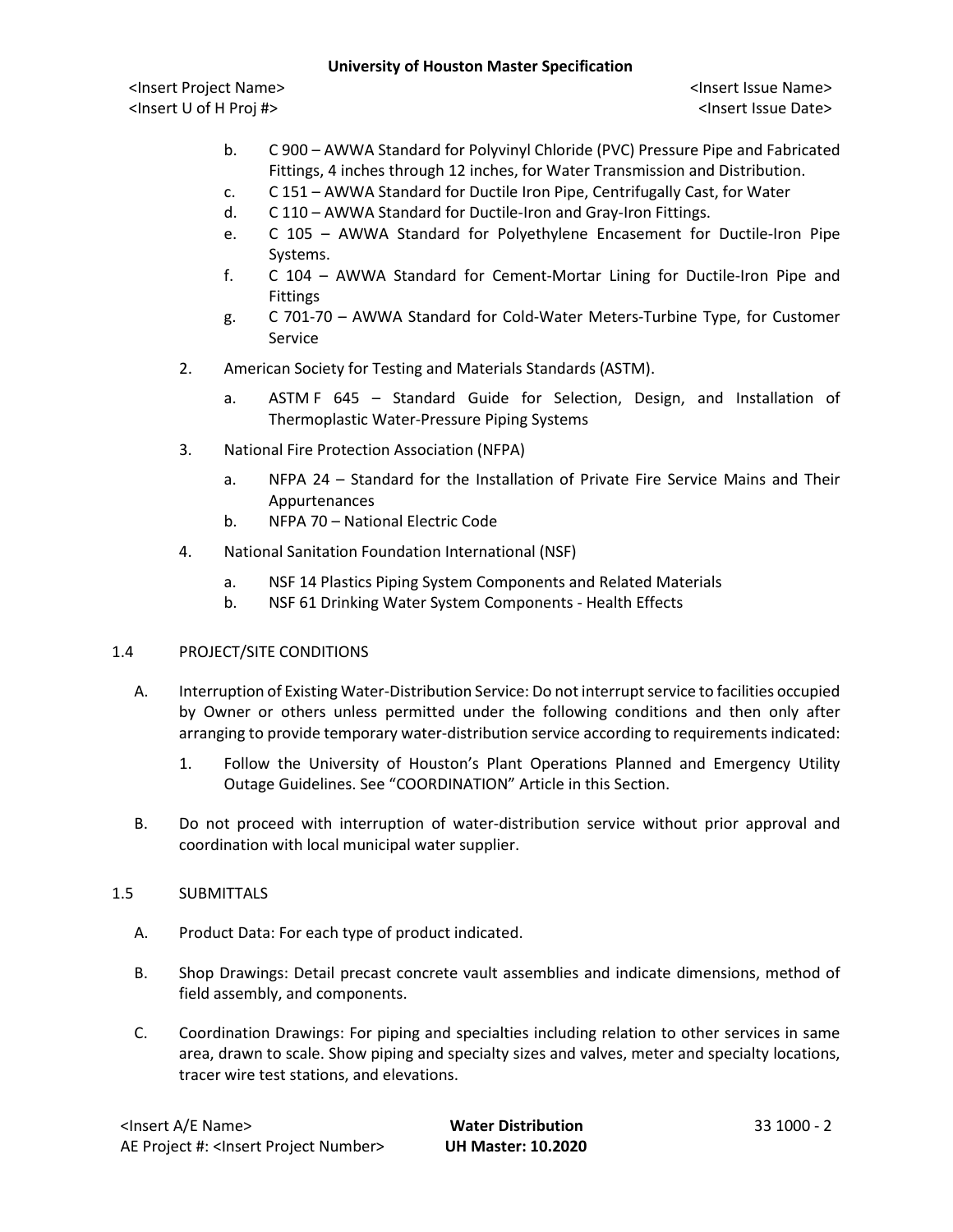- D. Field quality-control test reports.
- 1.6 DEFINITIONS
	- A. LLDPE: Linear, low-density polyethylene plastic.
	- B. PE: Polyethylene plastic.
	- C. PP: Polypropylene plastic.
	- D. PVC: Polyvinyl chloride plastic.

### 1.7 QUALITY ASSURANCE

- A. Regulatory Requirements for Potable Water Systems:
	- 1. Comply with requirements of utility company supplying water. Include tapping of water mains and backflow prevention.
		- a. Register backflow preventers with City of Houston.
		- b. Coordinate with Owner and provide exact physical address and GIS coordinates.
	- 2. Comply with standards of Authorities Having Jurisdiction for potable-water-service piping, including materials, installation, testing, and disinfection.
	- 3. Comply with standards of University of Houston Fire Marshal for fire-suppression waterservice piping, including materials, hose threads, installation, and testing.
- B. Regulatory Requirements for Non-Potable Water Systems:
	- 1. The system shall be comprised of purple components. Use purple colored pipe, Pantone 522 embossed or integrally stamped/marked in English and in Spanish "CAUTION RECLAIMED WATER DO NOT DRINK" and "AGUA DE RECUPERACIÓN - NO BEBER".
	- 2. Provide a minimum 8 inch by 8 inch sign, in English and Spanish, prominently posted on/in the area that reads "Reclaimed Water – Do Not Drink" and "AGUA DE RECUPERACIÓN - NO BEBER" and on the storage tank of such non-potable system if within the construction site.
- C. Piping materials shall bear label, stamp, or other markings of specified testing agency.
- D. Electrical Components, Devices, and Accessories: Listed and labeled as defined in NFPA 70, Article 100, by a testing agency acceptable to Authorities Having Jurisdiction, and marked for intended use.
	- 1. Comply with ASTM F 645 for selection, design, and installation of thermoplastic water piping.
	- 2. Comply with FMG's "Approval Guide" or UL's "Fire Protection Equipment Directory" for fire-service-main products.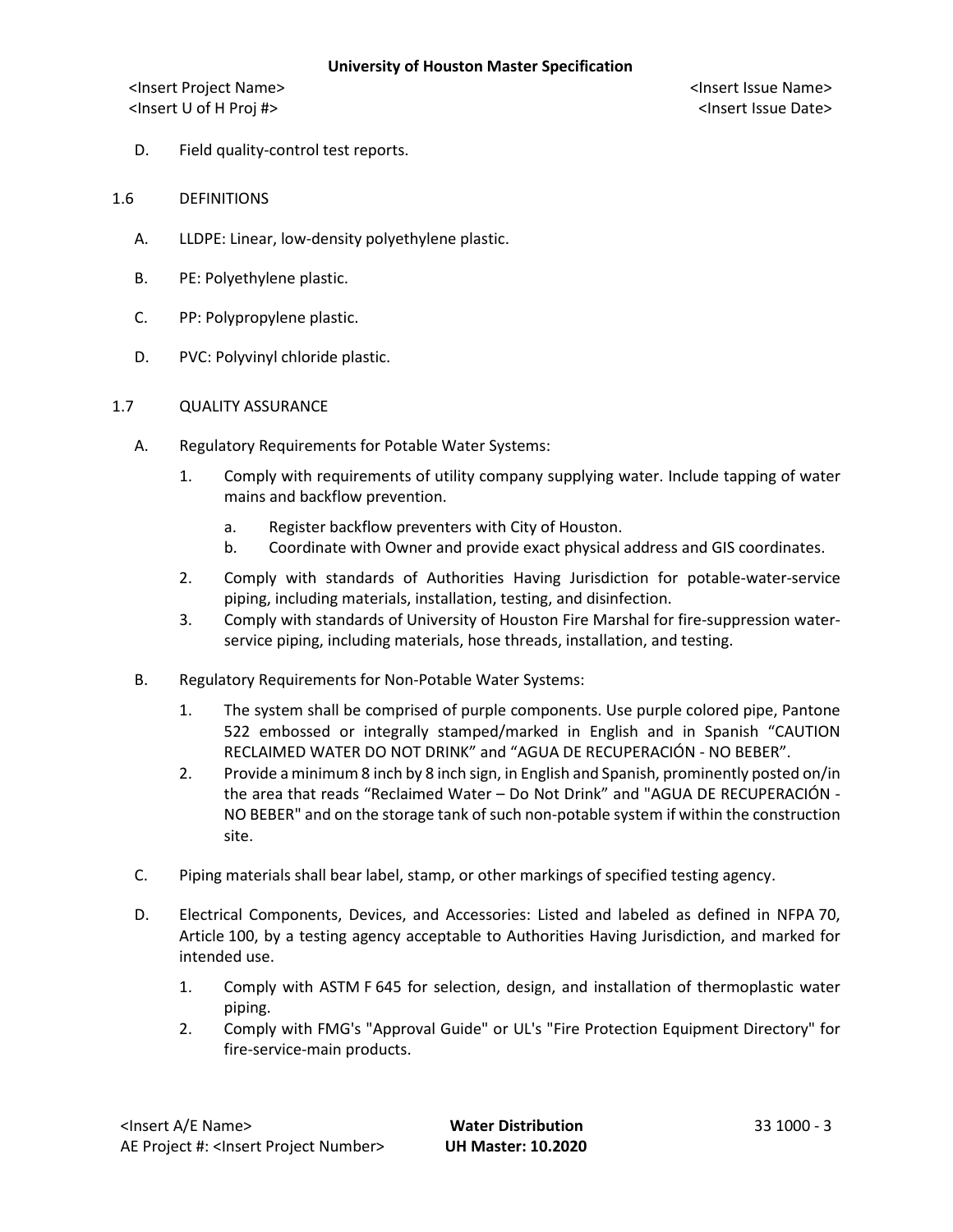## 1.8 COORDINATION

A. Complete the Outage Planning Form in the University of Houston's Planned and Emergency Utility Outage Guidelines available in Section 00 6000 of these Specifications.

### PART 2 - PRODUCTS

### 2.1 PIPE

- A. For water line construction 9 feet or more from any existing or proposed sanitary sewer, all materials and equipment shall be:
	- 1. New, or best grade and standard manufacture.
	- 2. Blue colored Polyvinyl chloride (PVC) pressure pipe, 6-inch through 12-inch. Pipe shall conform to the current AWWA – C900 DR 14, be UL listed, and be approved by the Texas State Board of Insurance and the National Sanitation Foundation. The outside diameter shall be identical to ductile-iron pipe (CIOD Standard, Table 2, AWWA – C900). All pipe shall be new and have the AWWA designation, pressure class, DR pressure rating and size of pipe stamped on the outside of each joint (follow requirements of C900 2.5.2 Markings). Partial pieces from other projects will not be approved for installation.
	- 3. Ductile iron pipe conforming to AWWA C 151, pipe class per Table 51.1, latest edition, standard outside coating with cement mortar lining to AWWA C 104 standards. All ductile iron pipe and fittings shall be wrapped with polyethylene per AWWA C 105.
	- 4. Fittings conforming to AWWA C 110, latest edition, Pressure Rated 150 psi, 250 psi, 350 psi as directed by the Engineer and wrapped with polyethylene per AWWA C 105.
- B. For construction within 9 feet of any existing or proposed sanitary sewer and all water services, all materials and equipment shall be:
	- 1. New, or best grade and standard manufacture.
	- 2. Ductile iron pipe conforming to AWWA C 151, latest edition, standard outside coating with cement mortar lining to AWWA C104 standards. Wrap pipe with 8 mil polyethylene.
	- 3. PVC pipe and joints conforming to AWWA C-900 200 psi pressure pipe.
	- 4. Fittings conforming to AWWA C 110, latest edition, Pressure Rated 250 PSI, wrapped with polyethylene per AWWA C 105.
- C. For offsets of water mains 6 inches and larger required to miss conflicts with other lines or objects, steel pipe shall be used meeting the requirements of AWWA 200, Schedule 40.

# 2.2 VALVES

- A. Line Valves:
	- 1. Valves shall have a minimum working pressure of 175 PSI or more.
	- 2. The operating nut shall be 2-inch square and shall have an arrow, cast in the metal, indicating the counter-clockwise direction of opening.

| <insert a="" e="" name=""></insert>                  |  |
|------------------------------------------------------|--|
| AE Project #: <lnsert number="" project=""></lnsert> |  |

**Water Distribution** 33 1000 - 4 AE Project #: <Insert Project Number> **UH Master: 10.2020**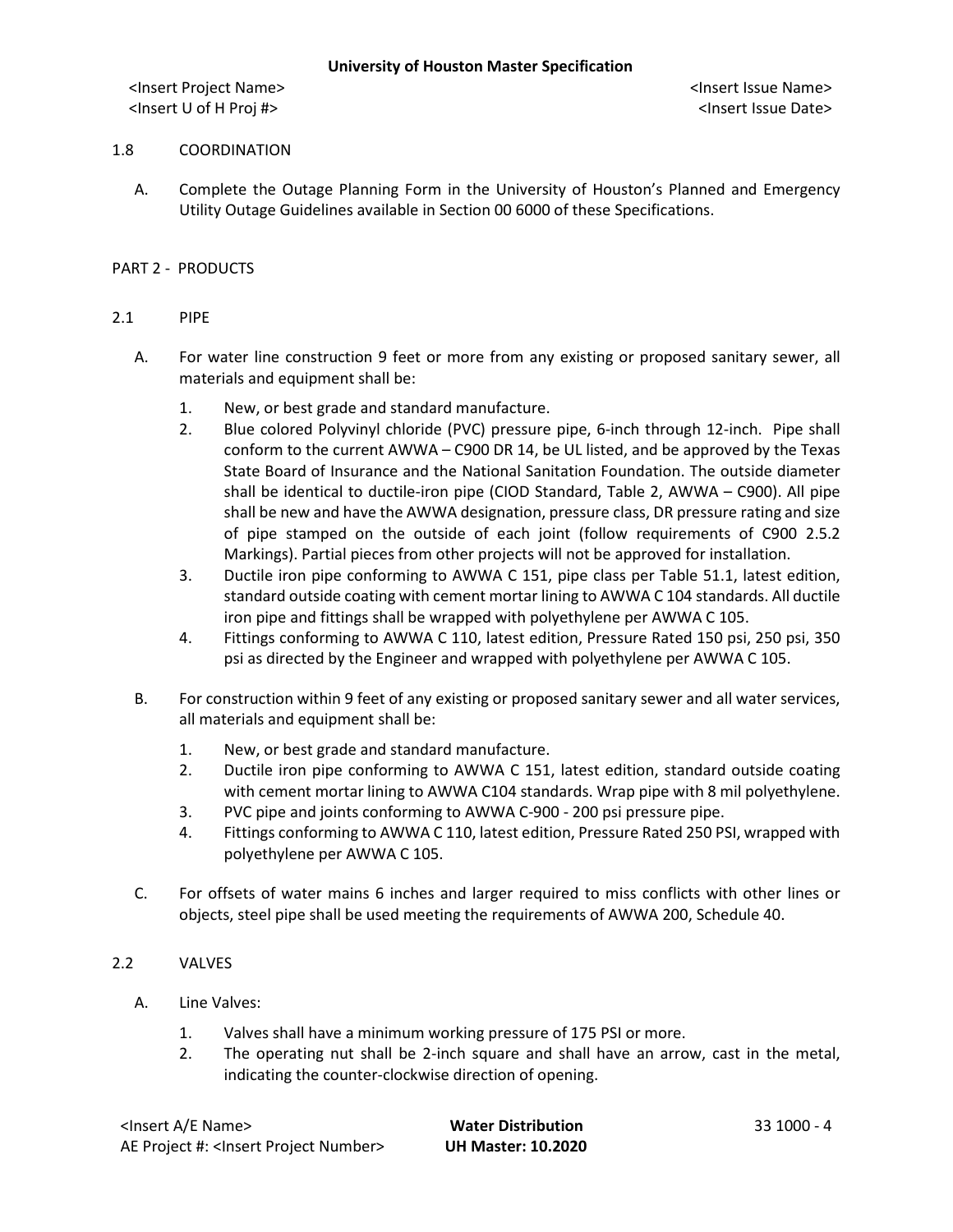## **University of Houston Master Specification**

<Insert Project Name> <Insert Issue Name> <Insert U of H Proj #> <Insert Issue Date>

- 3. Gate valves shall conform to AWWA C 500, latest edition, standard NRS bronze double disk type.
- 4. Valves shall have mechanical joint hubs conforming to AWWA C111. Bolts and nuts for mechanical joints shall be of high-strength low alloy corrosion resistant steel.
- B. Tapping Valves:
	- 1. Tapping valves shall conform to AWWA Standard C 500, latest edition, standard NRS bronze double disc type water works valve.
	- 2. The operating nut shall be 2-inch square and shall have an arrow, cast in the metal, indicating the counter-clockwise direction of opening.
	- 3. Inlet shall be a Class 125 flange with a machined projection conforming to ASA B16.1. Bolts and nuts for flanged ends buried in the ground shall be Type 304 stainless steel.
	- 4. Outlet shall have mechanical joint ends. Mechanical joint ends shall conform to AWWA C111.
	- 5. Valves shall have a minimum working pressure of 175 psi or more.
- C. Valves for Meter Installation:
	- 1. Commercial meter valves shall meet the Specifications for line valves except that they shall have a handwheel and Class 125 flanges and shall open counter-clockwise.
	- 2. Fire flow meter valves shall be OS&Y double disc valves (line valves only), Fire Marshall approved, clockwise to close with Class 125 flanges.
- D. Operator Extension Shafts
	- 1. Operator extension shafts are required on all valves when the operating nut is over 5 feet below finished grade. Extension shaft shall bring the operating nut to within four to five feet of the top of the valve box. Extension shaft shall have a centering collar placed directly below operating nut and shall be bolted to valve operating nut with stainless steel set screw.

# 2.3 VALVE BOXES

- A. Valve boxes shall be installed over each line and tapping valve, except as otherwise noted.
- B. Lids shall be cast with the word "Water."
- C. Valve boxes shall be extension type with screw or locking slide adjustment with flapped base. Valve boxes shall not have a diameter less than 5-1/4 inches.
- D. A concrete valve box collar (24 inches x 24 inches x 6 inches) shall be installed with each valve box outside of paved areas.

# 2.4 FIRE HYDRANTS

A. Fire hydrants shall be as manufactured by Mueller Company, AWWA type, No. A 24015, 3 way 5-1/4 inch valve opening, bury as shown to a depth shown, 6 inch MJ shoe, open left, 1-1/2 inch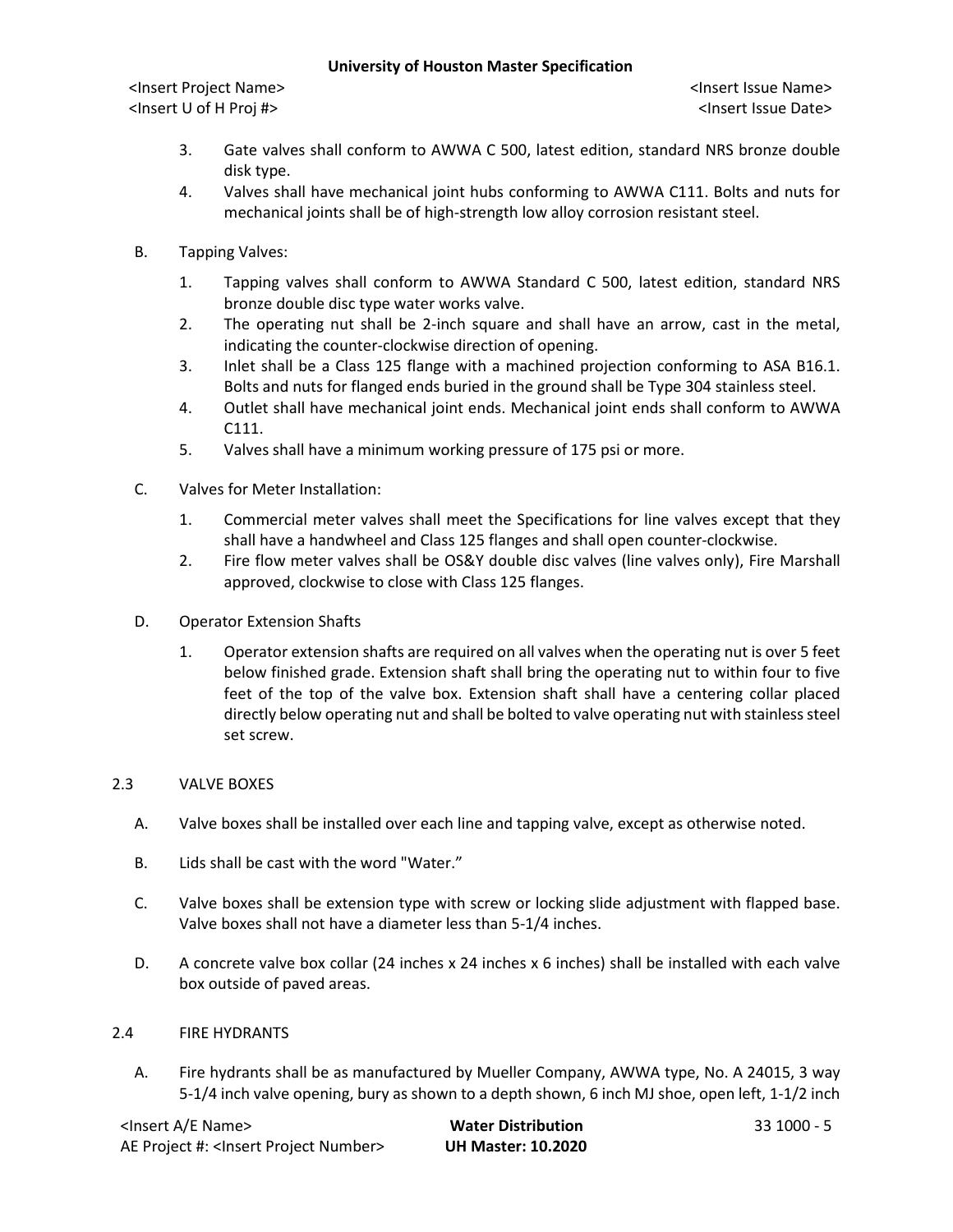### **University of Houston Master Specification**

<Insert Project Name> <Insert Issue Name> <Insert U of H Proj #> <Insert Issue Date>

top operating nut, 2-1/2 inch hose coupling, 4-1/2 inch pumper connection with national standard threads.

- 1. If proposing another manufacturer refer to Section 01 2500 "Substitution Procedures."
- B. Set the hydrant perpendicular with large steamer nozzle facing nearest curb and at a depth such that the center of the steamer nozzle is not less than 18 inches, nor more than 24 inches, above nearest grade. Assure that the hydrant is set at the bury line.
- C. Polyethylene encasement of 8 mils thick shall be installed on all piping and appurtenances in contact with soil and shall conform to AWWA C105. Joint tape shall be self-sticking PVC or polyethylene, 8 mils thick.

## 2.5 METERS

- A. Meters for closed loop chilled water, hot water, condenser solutions for HVAC; process water and water mixtures; and domestic water applications shall be Onicon F-1200 Series Turbine Flow with BACnet option installed.
	- 1. If proposing another manufacturer refer to Section 01 2500 "Substitution Procedures."
- B. For general purpose detector situations involving water and wastewater, reclaimed water, bidirectional flow applications, chemical, pharmaceutical, and food and beverage applications, meter shall be Badger Mag Meter M2000.
	- 1. If proposing another manufacturer refer to Section 01 2500 "Substitution Procedures."

### 2.6 WATER

A. All water used for testing and sterilizing must be supplied by municipal supplies approved by the state's Department of Health.

## 2.7 ACCESSORIES

- A. Tracing Tape: Fourteen gauge minimum solid copper with thermoplastic insulation recommended for direct burial. Each trace wire access point shall be composed of one Copperhead® SnakePit® Magnetized Tracer Box, Traffic Rated, Test and Monitoring Station installed in each proposed 24 inch x24 inch x6 inch concrete pad.
	- 1. If proposing another manufacturer refer to Section 01 2500 "Substitution Procedures."
- B. Backflow Preventer Enclosures: Provide welded steel frame with expanded metal mesh, lockable enclosures for above ground backflow preventers, valves, and other exposed piping specialties in sizes and configurations indicated on Drawings.
	- 1. Steel Frame Members: ASTM A500/A500M (cold formed).
	- 2. Expanded Metal Panels: ASTM F1267, Type II (expanded and flattened), Class 1 (uncoated).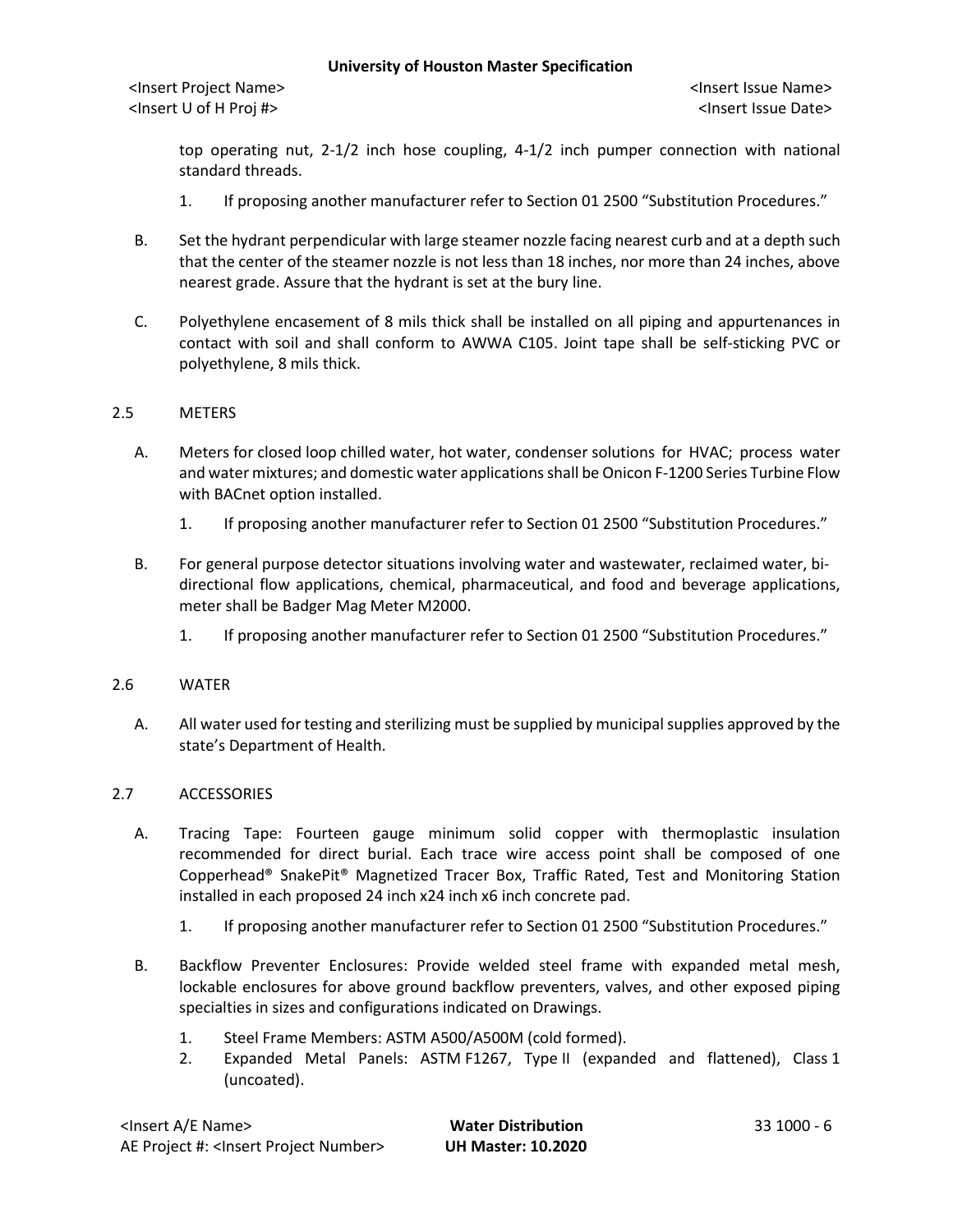- 3. Powder-Coat Finish: AAMA 2603 except with a minimum dry film thickness of 1.5 mils (0.04 mm). Comply with coating manufacturer's written instructions for cleaning, conversion coating, and applying and baking finish.
	- a. Color: Green.
- 4. Locking Device: Manufacturer's standard key operated locks.
	- a. Provide two locks and two keys per enclosure.
- 5. Manufacturer: To establish standards of manufacture, operation, performance, and appearance, Drawings and Specifications are based on products of Gorilla Cages GC Series. For substitution requests, comply with Section 01 2500 "Substitution Procedures."

## PART 3 - EXECUTION

## 3.1 LOWERING/RELOCATING EXISTING WATER LINES

- A. Water lines to be lowered/relocated shall not be shut down without prior approval of the local governing agency.
- B. Contractor shall install necessary valves so as not to disrupt service outside limits of water lines to be lowered/relocated whether or not indicated on the Drawings.
- C. Whether or not indicated on the Drawings, the lowered/relocated water line shall have minimum of four feet of cover. Location shall be a minimum distance from existing location as necessary to facilitate construction.
- D. If the lowered/relocated water lines are of potable water systems, they shall be required to meet same hydrostatic and sterilization test results as new water lines.
- E. Installation of lowered/relocated water lines shall meet the same requirements of new water lines as in paragraph 3.2 below.

### 3.2 INSTALLATION

- A. The interior of the pipe shall be thoroughly cleaned of all foreign matter before lowered into the trench and shall be kept clean during these operations.
- B. Pipes for potable water lines shall not be laid in water or when trench or weather conditions are unsuitable for work.
- C. For potable water line installation, when work is not in progress, the open ends of pipes and fittings shall be securely closed so that water, earth, or other substances will not enter the pipes or fittings.
- D. All bends, tees, valves, and plugs shall have thrust blocks installed in accordance with the details on the Drawings. Thrust blocking shall be installed such that joints are accessible for inspection

<Insert A/E Name> **Water Distribution** 33 1000 - 7 AE Project #: <Insert Project Number> **UH Master: 10.2020**